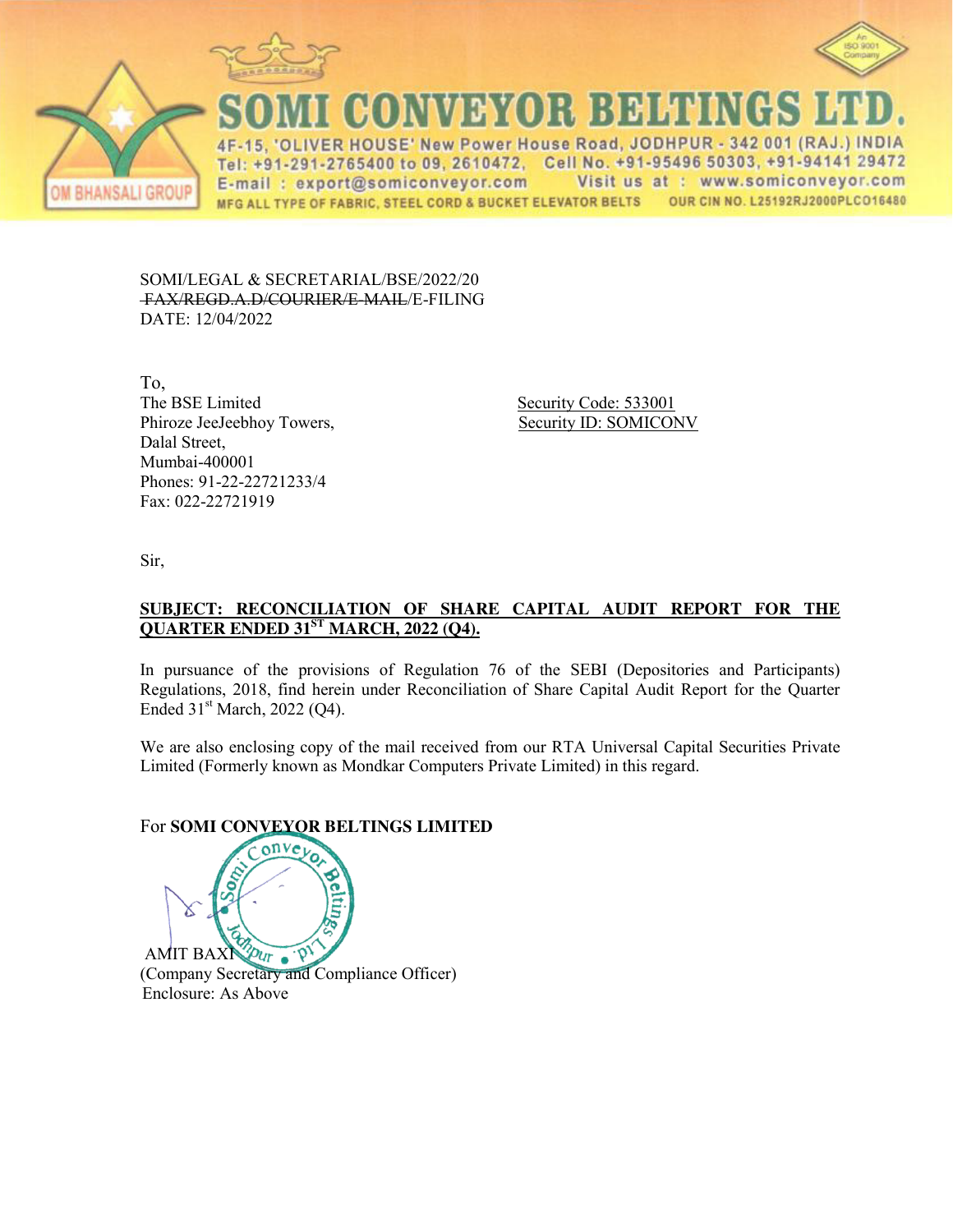

#### **CORPORATE TOWER**

**PLOT NO: 21 & 22 BEHIND BANK OF MAHARASHTRA SECOND PULIYA COMMERCIAL CENTRE CHOPASNI HOUSING BOARD,JODHPUR PHONES: 98285 34248, 98291 34248 E- mail: fcsirabaxi@gmail.com, irabaxi@rediffmail.com** 

## **RECONCILIATION OF SHARE CAPITAL AUDIT REPORT**

| 1. For Quarter Ended                                                                                                                    |                                                                             |                                                               | : $31ST March, 2022$ (FOURTH QUARTER) |           |           |               |  |  |  |
|-----------------------------------------------------------------------------------------------------------------------------------------|-----------------------------------------------------------------------------|---------------------------------------------------------------|---------------------------------------|-----------|-----------|---------------|--|--|--|
| 2. ISIN                                                                                                                                 |                                                                             |                                                               | : INE323,J01019                       |           |           |               |  |  |  |
| 3. Face Value                                                                                                                           |                                                                             | : Rs. $10/-$                                                  |                                       |           |           |               |  |  |  |
| 4. Name of the Company                                                                                                                  |                                                                             |                                                               | : SOMI CONVEYOR BELTINGS LIMITED      |           |           |               |  |  |  |
| 5. Registered Office Address<br>: 4F-15, "Oliver House", New Power House Road, Jodhpur-342003                                           |                                                                             |                                                               |                                       |           |           |               |  |  |  |
| 6. Correspondence Address                                                                                                               |                                                                             | : 4F-15, "Oliver House", New Power House Road, Jodhpur-342003 |                                       |           |           |               |  |  |  |
|                                                                                                                                         | 7. Telephone & Fax Nos<br>: Tel: $+91-291-2765400$ , Fax: $+91-291-2765410$ |                                                               |                                       |           |           |               |  |  |  |
| 8. Email address<br>: info@ombhansali.com/csamitbaxi@gmail.com                                                                          |                                                                             |                                                               |                                       |           |           |               |  |  |  |
| 9. Names of the Stock Exchanges where the company's securities are listed: BSE LIMITED, NSE OF INDIA LIMITED                            |                                                                             |                                                               |                                       |           |           |               |  |  |  |
| Number of Shares<br>% of the Total issued capital                                                                                       |                                                                             |                                                               |                                       |           |           |               |  |  |  |
| 10. Issued Capital:                                                                                                                     |                                                                             |                                                               | 11779656                              | 100%      |           |               |  |  |  |
|                                                                                                                                         | 11. Listed Capital (Exchange-wise): (BSE)                                   |                                                               | 11779656                              | 100%      |           |               |  |  |  |
|                                                                                                                                         |                                                                             | (NSE)                                                         | 11779656                              |           | 100%      |               |  |  |  |
| (as per company records)                                                                                                                |                                                                             |                                                               |                                       |           |           |               |  |  |  |
|                                                                                                                                         | 12. Held in dematerialized form in CDSL:                                    |                                                               | 2545454                               | 21.61%    |           |               |  |  |  |
| 13. Held in dematerialized form in NSDL:                                                                                                |                                                                             |                                                               | 8412192                               | 71.41%    |           |               |  |  |  |
| 14. Physical:                                                                                                                           |                                                                             |                                                               | 822010                                | 6.98%     |           |               |  |  |  |
| 15. Total No. of shares $(12+13+14)$ :                                                                                                  |                                                                             |                                                               | 11779656                              |           | 100%      |               |  |  |  |
| 16. Reasons for difference if any, between $(10\&11)$ , $(10\&15)$ , $(11\&15)$ : NIL                                                   |                                                                             |                                                               |                                       |           |           |               |  |  |  |
| 17. Certifying the details of changes in share capital during the quarter under consideration as per Table below:                       |                                                                             |                                                               |                                       |           |           |               |  |  |  |
| Particulars***                                                                                                                          | No. of Shares                                                               | Applied/Not                                                   | Listed on Stock                       | Whether   | Whether   | In -principal |  |  |  |
|                                                                                                                                         |                                                                             | Applied for                                                   | Exchanges                             | Intimated | Intimated | approval for  |  |  |  |
|                                                                                                                                         |                                                                             | listing                                                       | (Specify                              | To CDSL   | To NSDL   | SE(Specify    |  |  |  |
|                                                                                                                                         |                                                                             |                                                               | Names)                                |           |           | Names)        |  |  |  |
| NIL                                                                                                                                     |                                                                             |                                                               |                                       |           |           |               |  |  |  |
| *** Rights, Bonus, Preferential Issue, ESOPs, Amalgamation, Conversion, Buyback, Capital Reduction, Forfeiture, Any other (to specify). |                                                                             |                                                               |                                       |           |           |               |  |  |  |

18. Register of members is updated (Yes/No): **YES** If not, updated upto which date: **N.A** 

19. Reference of previous quarter with regards to excess dematerialized shares, .if any: **N.A**

20. Has co. resolved the matter mentioned in point no.19 above in current quarter? If not, reason why? **N.A** 21. Total no. of requests, if any, confirmed after 21 days & the total no. of requests pending beyond 21 days with the reasons for delay:

| $\ldots$                      |                 |               |                   |
|-------------------------------|-----------------|---------------|-------------------|
| Total No. of demat requests   | No. of requests | No. of shares | Reasons for delay |
| Confirmed after 21 days       | NШ              | NIL.          | NШ                |
| Pending for more than 21 days | NIL             | NIL           | NШ                |

22. Name, Telephone & Fax No. of the Compliance Officer of the Company: **Mr. Amit Baxi** 

 **4 F-15, "Oliver House", New Power House Road, Jodhpur-342003 Tel.: +91-0291-2765400, Fax: +91-0291-2765410** 

23. Name, Address, Tel. & Fax No., Regn. No. of the Practicing company secretary:  **CS IRA BAXI,** 

 **Corporate Tower, Plot No. 21&22, Behind Bank of Maharashtra, 2nd Puliya Commercial Centre, Chopasni Housing Board, Jodhpur, Tel.:+91-0291- 2759987 M. No. 5456; C. P. No. 4712** 

24. Appointment of common agency for share registry work (if yes, name and address): **YES UNIVERSAL CAPITAL SECURITIES PRIVATE LIMITED C 101, 247 Park, LBS Road, Vikhroli West, Mumbai – 400083 Tel: (+91 22) 28207203-05, 28257641, Fax: (+91 22) 28207207**

25. Any other detail that the company secretary may like to provide, (*e.g.* BIFR Company, delisting from SE): **NIL**

**Place: Jodhpur Company Secretary in Practice, FCS: 5456, C.P. No. 4712 UDIN: F005456D000087934** 

**Date: 12/04/2022 CS IRA BAXI**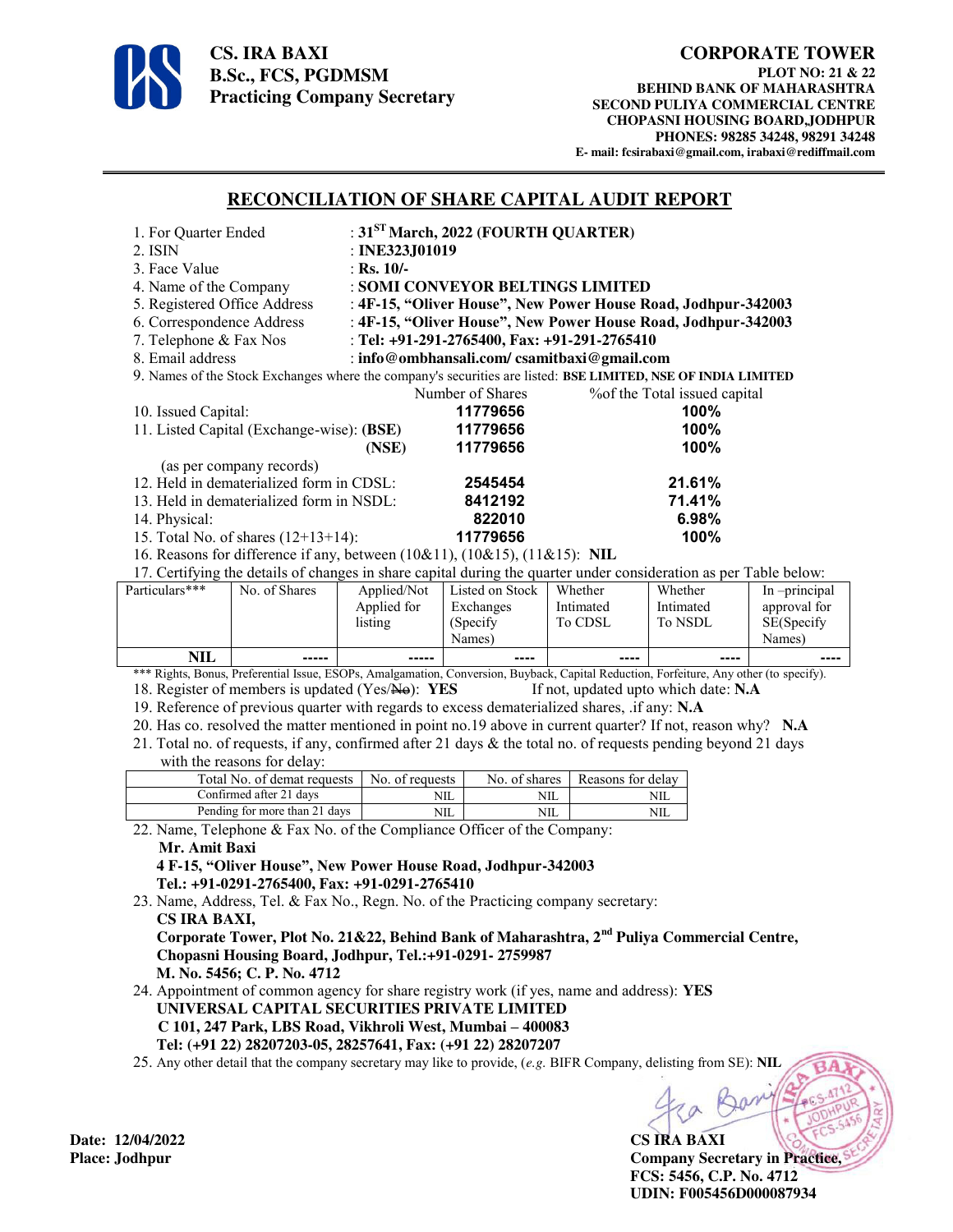

April 7, 2022

To, Somi Conveyor Beltings Ltd. 4-F-15, Oliver House, New Power House Road, Jodhpur – 3420001

Kind Attn: Mr. O. P. Bhansali / Mr. Amit Baxi

Dear Sir,

Sub : Reconciliation of Share Capital Audit for Quarter ended 31/03/2022

With reference to the above subject, we are furnishing below the information require for the same.

1) Reconciliation of demat & physical shares with shares capital.

|                                | As on 31.12.2021 | As on 31.03.2022 |
|--------------------------------|------------------|------------------|
| No. of shares held by NSDL     | 8381770          | 8412192          |
| No. of shares held in CDSL     | 2575876          | 2545454          |
| No. of shares held in Physical | 822010           | 822010           |
| Total                          | 11779656         | 11779656         |

2. Further we would like to inform you that, there was no demat request confirmed beyond 21 days in NSDL & CDSL.

3. The register of member is updated.

Thanking you.

Yours faithfully, For Universal Capital Securities Pvt. Ltd.



Authorised Signatory

# Universal Capital Securities Private Limited

#### CIN : U74200MH1991PTC062536

C-101,247 Park,L.B.S. Marg, Vikhroli (West) Mumbai -400083 Tel : +91 22 28207203-05, 49186178-79 Fax : +91 22 28207207 E-mail : info@unisec.in Website : www.unisec.in